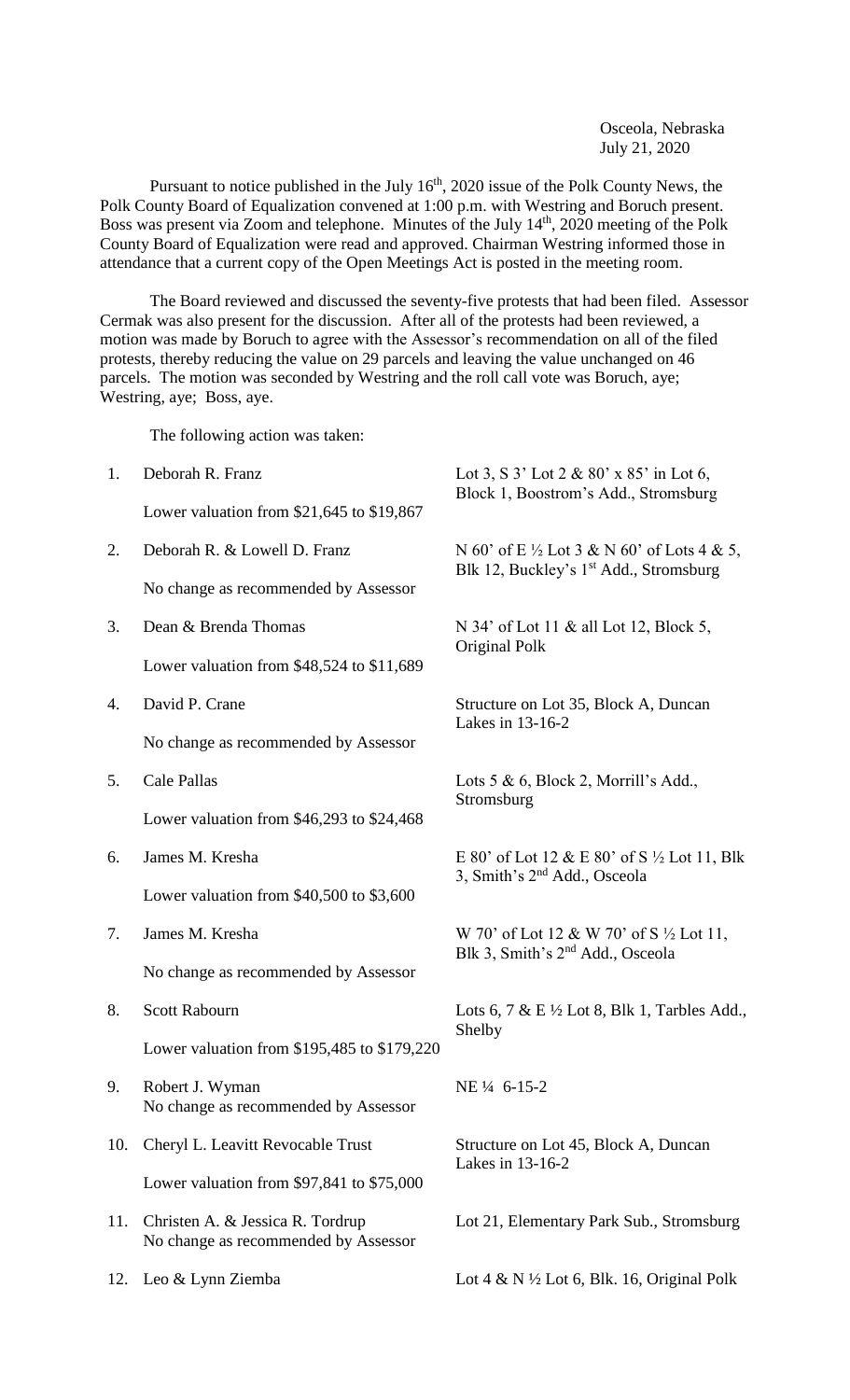|     | Lower valuation from $$16,013$ to $$8,438$                             |                                                                                                              |
|-----|------------------------------------------------------------------------|--------------------------------------------------------------------------------------------------------------|
| 13. | Kristen Cheek/Bush                                                     | N 60' of E 90' of S $\frac{1}{2}$ Lot 2, Blk 5,<br>Buckley's 1 <sup>st</sup> Add., Stromsburg                |
|     | Lower valuation from $$95,113$ to $$84,260$                            |                                                                                                              |
| 14. | Henry F. Augustin, Trustee<br>No change as recommended by Assessor     | S 1/2 SE 1/4 7-15-1                                                                                          |
| 15. | Kirtus H. Augustin, Trustee<br>No change as recommended by Assessor    | N ½ SE ¼ 7-15-1                                                                                              |
| 16. | RKS Farms, Inc.<br>No change as recommended by Assessor                | NW 1/4 10-15-2                                                                                               |
| 17. | Pamela Shorney, Trustee<br>No change as recommended by Assessor        | NE 1/4 29-16-1 less 1 acre tract                                                                             |
| 18. | Ron Hitch                                                              | Structure on Lot 42, Block A, Duncan<br>Lakes in 13-16-2                                                     |
|     | No change as recommended by Assessor                                   |                                                                                                              |
| 19. | <b>Frontier Cooperative Company</b>                                    | Lot 1 thru 18 less SW $60'$ x 150', Blk 13<br>Morningside Add. $&\frac{1}{2}$ vacated Valley St.,<br>Osceola |
|     | No change as recommended by Assessor                                   |                                                                                                              |
| 20. | <b>Frontier Cooperative Company</b>                                    | Elevator on UPRR ROW in SE 1/4 SW 1/4<br>$16 - 14 - 2$                                                       |
|     | No change as recommended by Assessor                                   |                                                                                                              |
| 21. | Frontier Cooperative Company<br>No change as recommended by Assessor   | Storage bins on UPRR ROW in 16-14-2                                                                          |
| 22. | Don Walford<br>No change as recommended by Assessor                    | 924' x 265' in N $\frac{1}{2}$ NW $\frac{1}{4}$ 22-14-3                                                      |
| 23. | <b>Kathie Andrews</b>                                                  | Tax Lot B in Block 16, Ekeley's Add.,<br>Stromsburg                                                          |
|     | No change as recommended by Assessor                                   |                                                                                                              |
| 24. | <b>Kathie Andrews</b>                                                  | Tax Lot A in Block 16, Ekeley's Add.,<br>Stromsburg                                                          |
|     | No change as recommended by Assessor                                   |                                                                                                              |
| 25. | <b>Kathie Andrews</b>                                                  | E 45' of Lot 4 & all Lot 5, Blk 10,<br>Buckley's 1 <sup>st</sup> Add., Stromsburg                            |
|     | Lower valuation from $$46,368$ to $$43,125$                            |                                                                                                              |
| 26. | <b>Kathie Andrews</b><br>Lower valuation from $$160,430$ to $$152,300$ | Lots 22 thru 24, Blk 8, Orig. Stromsburg                                                                     |
| 27. | <b>Floyd Andrews</b>                                                   | W $\frac{1}{2}$ Lot 23 & all Lot 24, Blk 5, Orig.<br>Stromsburg                                              |
|     | No change as recommended by Assessor                                   |                                                                                                              |
| 28. | Marilyn Schreiber                                                      | Gov't Lots 4 & 5 & accretion in SW $\frac{1}{4}$ 24-<br>$15 - 4$                                             |
|     | No change as recommended by Assessor                                   |                                                                                                              |
| 29. | Robert A. Hegi                                                         | Part of Lots 5-7, all Lots 8 & 9 & S $\frac{1}{2}$ SE<br>1/4 less tract 15-16-1                              |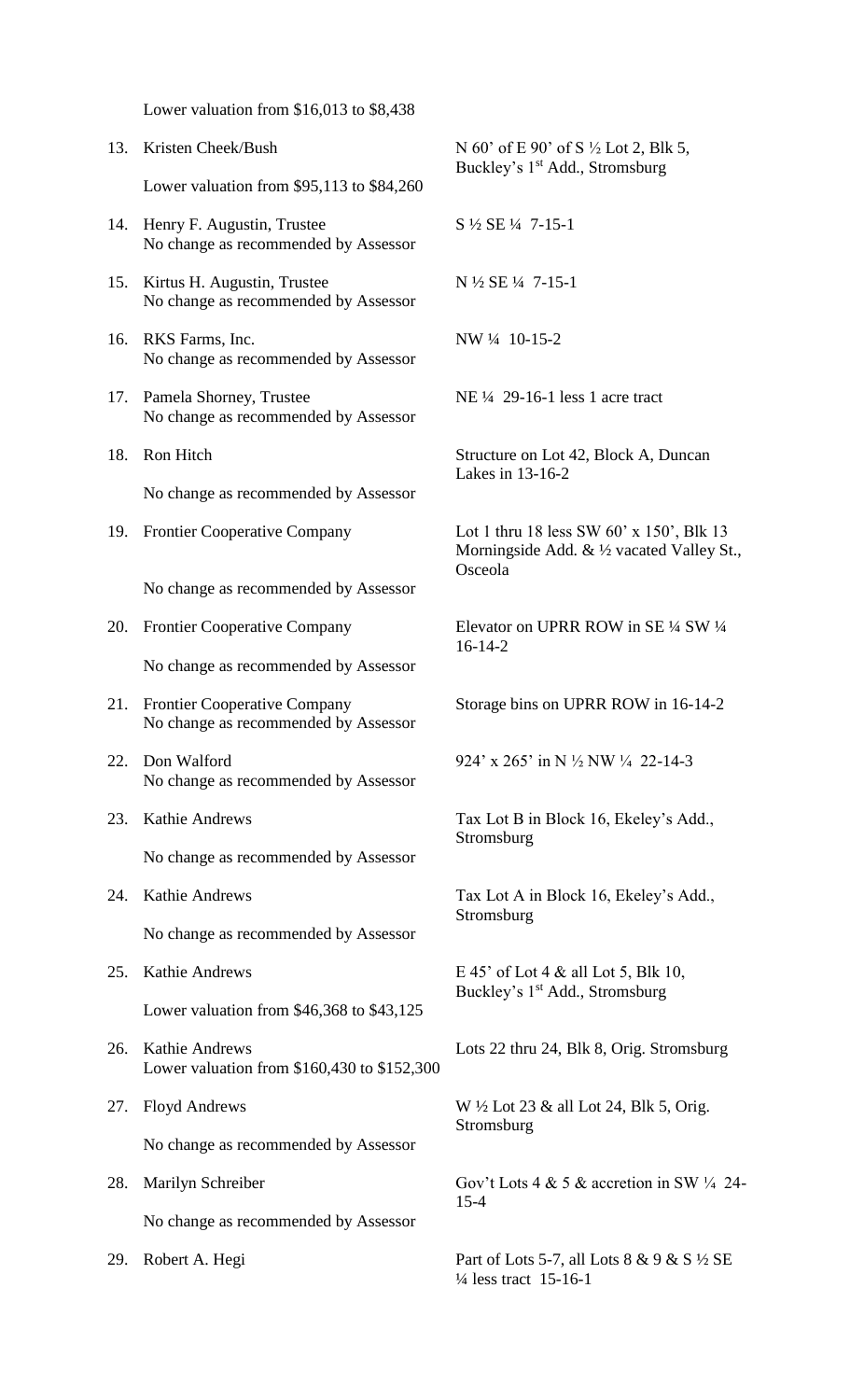No change as recommended by Assessor 30. Nancy Hegi-Cuba SW ¼ NW ¼ 28-16-1 No change as recommended by Assessor 31. Nancy Hegi-Cuba  $N \frac{1}{2} NE \frac{1}{4}$ , N  $\frac{1}{2} NW \frac{1}{4} \& L$  shaped strip in SE ¼ NW ¼ 28-16-1 No change as recommended by Assessor 32. Phil Burke Lot 10, McCune's Sub., Stromsburg Lower valuation from \$88,632 to \$72,553 33. Phil Burke Lots 10 & 11, Blk 3, Headstrom's 3<sup>rd</sup> Add., Stromsburg Lower valuation from \$2,975 to \$1,240 34. Phil Burke Lots 1 thru 3, Blk 1, Headstrom's 3<sup>rd</sup> Add., **Stromsburg** Lower valuation from \$4,219 to \$1,860 35. Phil Burke Lots 1 thru 3, Blk 2, Headstrom's 3<sup>rd</sup> Add., **Stromsburg** Lower valuation from \$4,250 to \$1,875 36. Phil Burke Lots 10 & 11, Blk 4, Headstrom's  $3<sup>rd</sup>$  Add., Stromsburg Lower valuation from \$2,975 to \$1,240 37. Phil Burke N 200' of Blk 3, Headstrom's 2<sup>nd</sup> Add., **Stromsburg** Lower valuation from \$11,581 to \$2,155 38. Ricky A. Jones Tax Lot A in NE ¼ 18-14-3 Lower valuation from \$41,789 to \$28,589 39. Ricky A. Jones W ½ 8-14-3 No change as recommended by Assessor 40. Ricky A. Jones E ½ NE 7-14-3 No change as recommended by Assessor 41. Ricky A. Jones N ½ SW ¼ & N ½ SE ¼ 7-14-3 No change as recommended by Assessor 42. Ricky A. Jones N ½ NW 17-14-3 No change as recommended by Assessor 43. Richard Kropatsch N ½ 1-15-3 No change as recommended by Assessor 44. Richard Kropatsch Gov't Lot 3 in E  $\frac{1}{2}$  NW  $\frac{1}{4}$  31-16-2 No change as recommended by Assessor 45. Richard Kropatsch NW ¼ less tract 6-15-2 No change as recommended by Assessor 46. Richard Kropatsch Gov't Lot 3 & accretion in NW ¼ & SW ¼ 30-16-2 No change as recommended by Assessor 47. Dennis Koinzan Lots 4, 5 & 6, Blk 2, Wilson's Sub., Stromsburg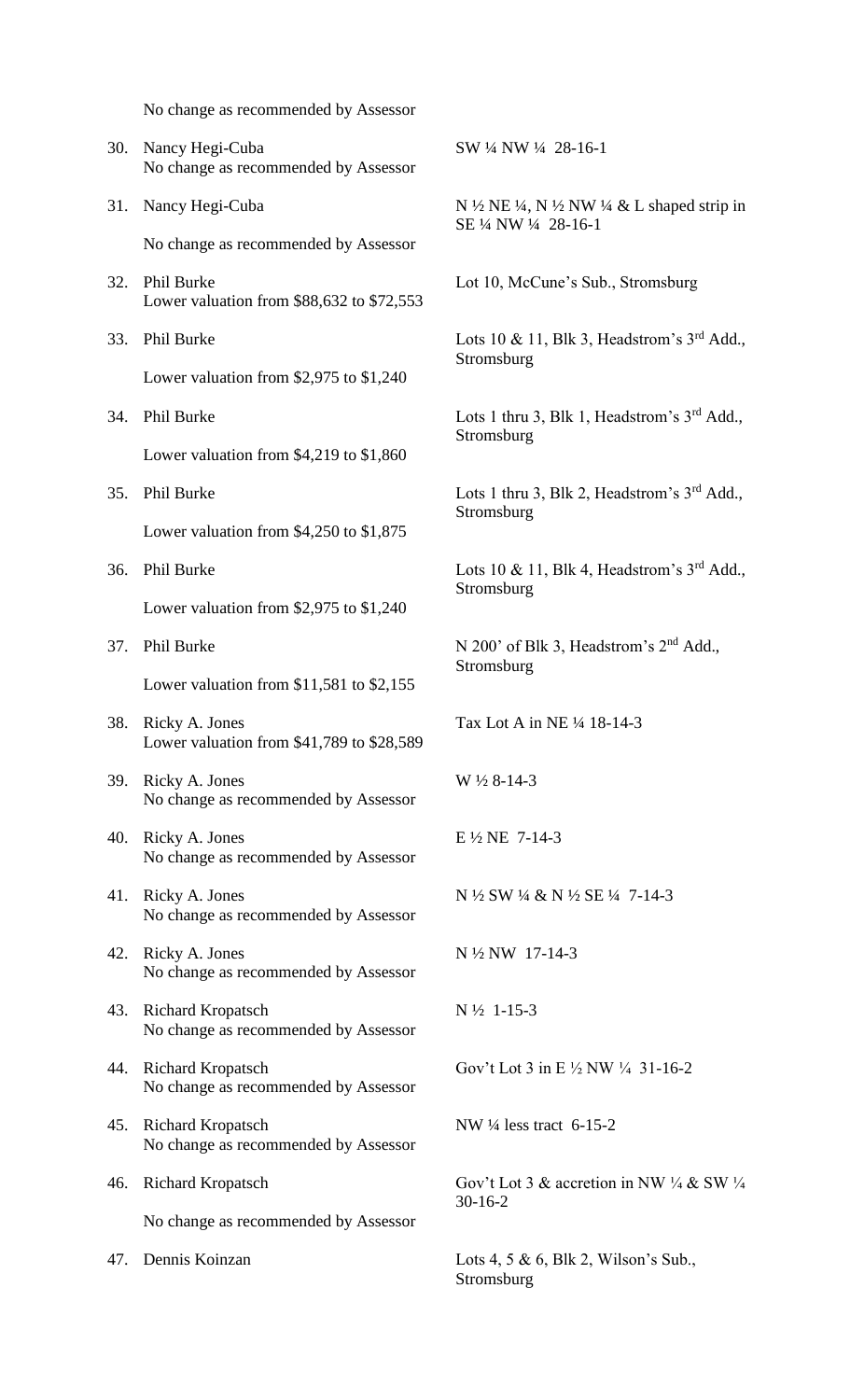|     | Lower valuation from \$304,345 to \$280,049                               |                                                                                              |
|-----|---------------------------------------------------------------------------|----------------------------------------------------------------------------------------------|
| 48. | Kristi Brazda                                                             | Lots 9 thru 13, Blk 1, Frawley's Sub.,                                                       |
|     | Lower valuation from \$202,577 to \$191,385                               | Stromsburg                                                                                   |
| 49. | Joel & Teresa Linn                                                        | E 175' of Lot 2, Blk 9, Buckley's $1st$ Add.,<br>Stromsburg                                  |
|     | Lower valuation from $$249,969$ to $$209,051$                             |                                                                                              |
| 50. | Carol Runge                                                               | Lot 6, Clear Creek Dev. Sub. in E $\frac{1}{2}$ SE $\frac{1}{4}$<br>$20-16-1$                |
|     | No change as recommended by Assessor                                      |                                                                                              |
| 51. | Ronald L. Micek<br>No change as recommended by Assessor                   | NE 1/4 less tract 35-16-1                                                                    |
| 52. | Ronald L. Micek<br>Lower valuation from \$107,713 to \$97,463             | Tax Lot 1 in SW 1/4 NW 1/4 2-15-1                                                            |
| 53. | Ronald L. Micek                                                           | Structure on Lot 26, Gonka Lake in SW 1/4<br>$21 - 16 - 1$                                   |
|     | No change as recommended by Assessor                                      |                                                                                              |
| 54. | Ronald L. Micek<br>No change as recommended by Assessor                   | W 1/2 NW 1/4 NW 1/4 12-15-1                                                                  |
| 55. | Ronald L. Micek<br>No change as recommended by Assessor                   | NE 1/4 NW 1/4 & E 1/2 NW 1/4 12-15-1                                                         |
| 56. | Ronald L. Micek<br>No change as recommended by Assessor                   | Tract in NE 1/4 12-15-1                                                                      |
| 57. | Ronald L. Micek<br>Lower valuation from \$131,073 to \$123,328            | Tract in SE 1/4 NE 1/4 35-16-1                                                               |
| 58. | <b>Raymond Urban Estate</b><br>Lower valuation from $$6,980$ to $$4,375$  | Lot 9, Blk 4, Smith's 2 <sup>nd</sup> Add., Osceola                                          |
| 59. | <b>Raymond Urban Estate</b><br>Lower valuation from $$16,450$ to $$3,130$ | Tract in NE 1/4 W 1/2 NW 1/4 21-14-2                                                         |
| 60. | Marlene M. Duffy                                                          | Lot 2, Replat of Lots $8 \& 9$ , Blk 2, Smith's                                              |
|     | No change as recommended by Assessor                                      | 2 <sup>nd</sup> Add., Osceola                                                                |
| 61. | Linda Arcader<br>No change as recommended by Assessor                     | Lot 4 in W $\frac{1}{2}$ SW $\frac{1}{4}$ 17-16-1                                            |
| 62. | Linda Arcader                                                             | E part of S $\frac{1}{2}$ NE $\frac{1}{4}$ & E part of Gov't Lot<br>1 & accretion in 14-16-2 |
|     | No change as recommended by Assessor                                      |                                                                                              |
| 63. | Jerome Lind<br>No change as recommended by Assessor                       | Lots $2 \& 3$ , Blk 3, Hastert's Add., Shelby                                                |
| 64. | Dale Kaliff<br>Lower valuation from $$40,928$ to $$38,750$                | Lot 3, Blk 3, Ekeley's Add., Stromsburg                                                      |
| 65. | Dale Kaliff                                                               | Lot 2, Blk 2, Headstrom's Add.,                                                              |
|     | Lower valuation from $$24,763$ to $$23,600$                               | Stromsburg                                                                                   |